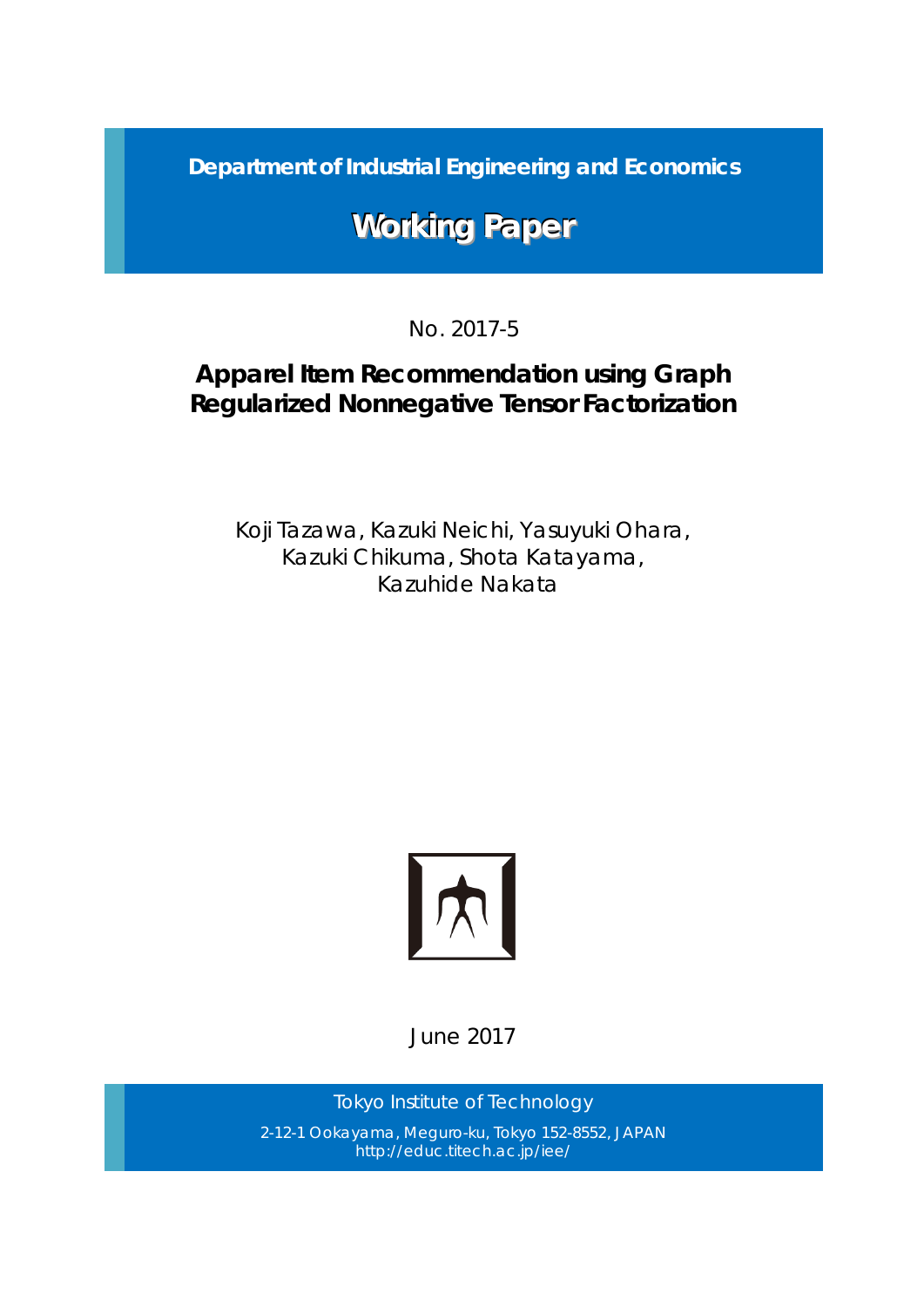# Apparel Item Recommendation using Graph Regularized Nonnegative Tensor Factorization

Koji Tazawa<sup>1</sup>, Kazuki Neichi<sup>1</sup>, Yasuyuki Ohara<sup>1</sup>, Kazuki Chikuma<sup>2</sup>, Shota Katayama<sup>1</sup>, and Kazuhide Nakata<sup>1</sup>

<sup>1</sup>*Dept. of Industrial Engineering and Economics, Tokyo Institute of Technology, Tokyo 152-8550, Japan* <sup>2</sup>*UL Systems, Inc., Tokyo 104-0053, Japan*

#### **Abstract**

The number of items in e-commerce sites is continuously increasing, and attributes of those items are becoming more complicated. So it is crucial to find a way to deal with complicated data. A recommendation system using Nonnegative Tensor Factorization, NTF, is one way to tackle the problem. In NTF, we can deal with the data with 3 or more attributes like users, categories, and so on, as tensor's axes. In this paper, we proposed a new enhancement of NTF, named Graph Regularized NTF (G-NTF). The idea is based on one of the enhancements of Nonnegative Matrix Factorization, GWNMF [2]. Its factorization is regularized by graph networks which represent similarities between elements in each attribute respectively. We proved that the simple improvement of GWNMF's updating formula will converge in our method. G-NTF was applied to the real dataset of an apparel e-commerce site. This revealed that our method is successful and can recommend more suitable items to users than any other methods.

### **1 Introduction**

Market size of e-commerce is expanding significantly, and the number of items in e-commerce sites is increasing. Therefore, for each user, to find and pick up items they really want are becoming difficult. Improving recommendation system is a fundamental problem in such a situation [4]. Users will purchase more if they can find items they want more easily, thereby e-commerce sites can increase their sales.

Nonnegative Matrix Factorization is popular way to recommend. If the training data is highly sparse because of too many items, however, the accuracy of recommendation tends to be low. There is a lot of research to tackle the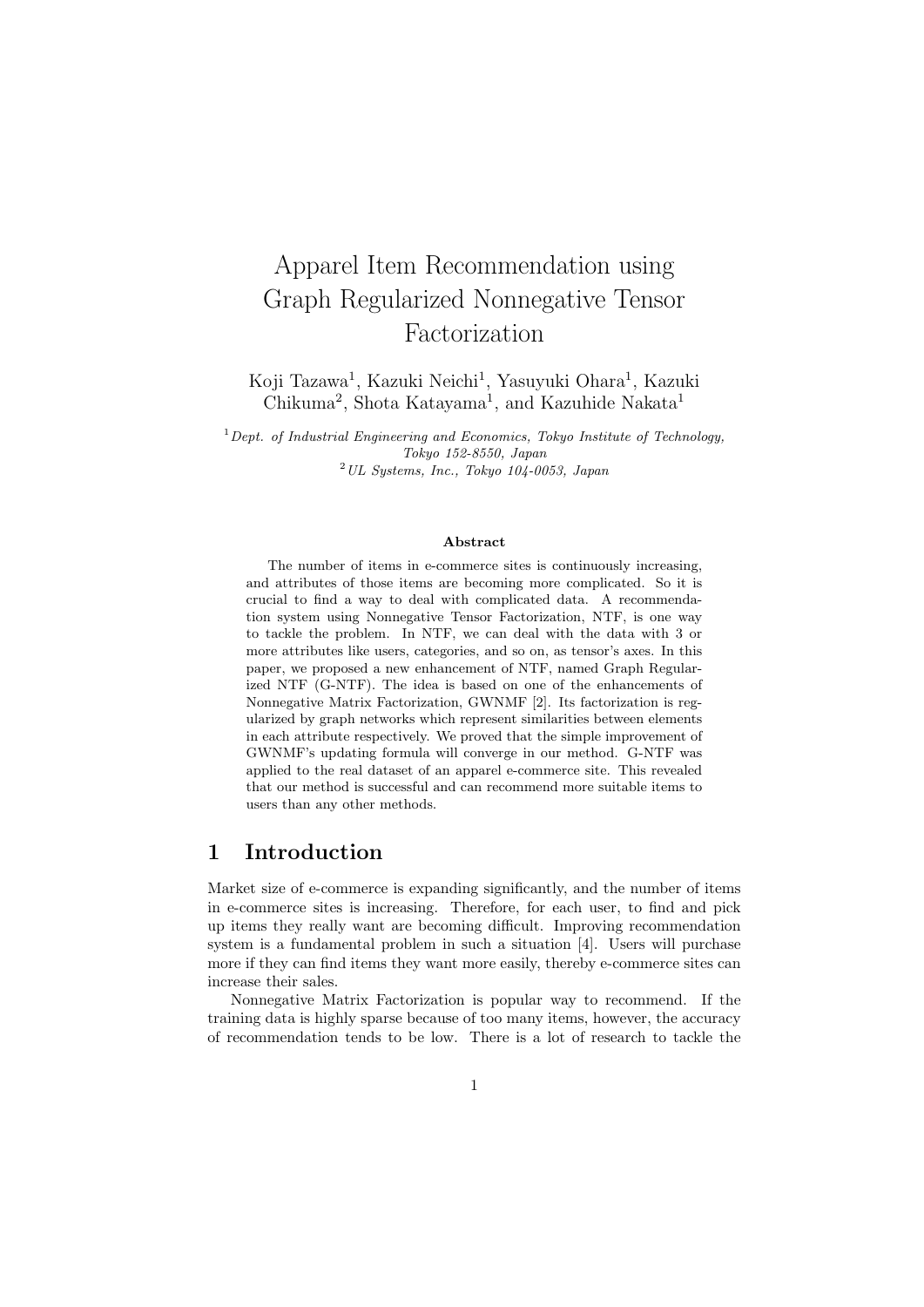problem [5]. However, as long as we try to recommend the specific item, it is not practical, and we cannot complement whole missing data by using the small amount of data. Instead of recommending specific item, we try to lower sparsity by recommending a set of items whose some of attributes match. We can use the tensor to deal with combination of some attributes. Each purchasement's log is stored in the element of the tensor. Each element corresponds to one user and one combination of some attributes. Nonnegative Tensor Factorization is one way to recommend by using the tennor.

In this paper, we propose the enhancement of NTF, denoted by G-NTF. Factorization of G-NTF is regularized by graph networks which represent similarities between elements in each attribute respectively. This is because that feature vectors of two users with similar purchasing tendencies should be similar.

We apply our method to the real dataset of order histories of the apparel e-commerce site, and evaluate our method. In the dataset, order histories are recorded with attributes of the apparel item, for example classification, price, color, and so on. Note that, the dataset was provided on Data Analysis Competition 2016 sponsored by Joint Association Study group of Management sCience (JASMAC).

## **2 Related Works**

There are a lot of recommendation algorithms, but they would be classified into the two; the content-based filtering and the collaborative filtering. In this paper we focus on the latter. Intuitively, by using the collaborative filtering algorithm, we can recommend the user the item which was bought by other users who behaved like the user. Through this approach, we can recommend variety of items. Especially, we introduce NMF, GWNMF and NTF in this section.

Nonnegative Matrix Factorization, NMF, is one of the most popular collaborative filtering algorithm. NMF decomposes one nonnegative matrix  $X \in$  $\mathbb{R}^{N \times M}_{+}$  into the two nonnegative matrices  $\boldsymbol{A} \in \mathbb{R}^{N \times D}_{+}$  and  $\boldsymbol{B} \in \mathbb{R}^{M \times D}_{+}$ , so that the product  $\mathbf{A}\mathbf{B}^T$  approximates  $\mathbf{X}$ . In the context of the recommendation,  $N$ is the number of users, *M* is the number items. The *n*-th row vector of *A*, denoted by  $A_n$  can be regarded as the feature vector of the user *n*.

To find matrices *A, B*, NMF is formulated as follows;

$$
\min_{\mathbf{S}.\mathbf{t}} \quad L = \quad \|\mathbf{X} - \mathbf{A}\mathbf{B}^T\|^2
$$
\n
$$
\text{s.t.} \quad \mathbf{A}, \mathbf{B} \ge 0 \tag{1}
$$

Gu et al. [2] proposed Graph Regularized Weighted Nonnegative Matrix Factorization, GWNMF, which works as a more precise recommendation system than NMF. The method uses the information of similarities between users and also between items in the process to find factor matrices.

We define user similarity matrix  $W^A = \{W^A_{ij}\}\$ , each element represents similarity between user  $i$  and  $j$ . It is calculated by using the information of users' ages, sex and so on. Similarly, it is needed to calculate item similarity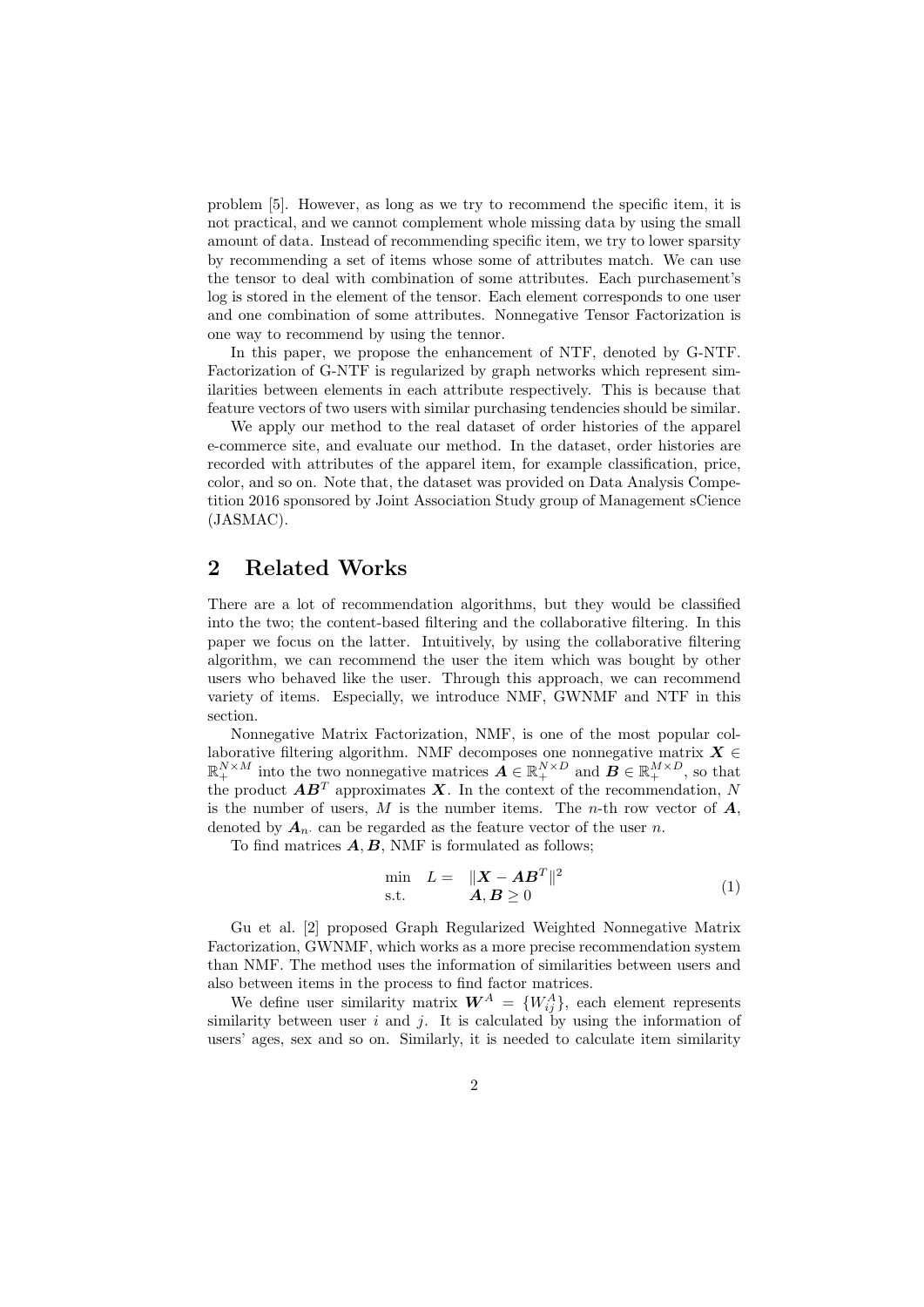matrix  $W^B = \{W_{ij}^B\}$  each element represents similarity between item *i* and *j*, by using the information of categories of items.

Two feature vectors corresponding two users who have high similarity score should be close. It is the same for items. Therefore, Gu et al. [2] formulated GWNMF as follows;

$$
\begin{aligned}\n\min \quad & L = \quad \|\mathbf{X} - \mathbf{A}\mathbf{B}^T\|^2 \\
&+ \frac{\lambda_A}{2} \sum_{ij} \|\mathbf{A}_i - \mathbf{A}_j.\| \mathbf{W}_{ij}^A \\
&+ \frac{\lambda_B}{2} \sum_{ij} \|\mathbf{B}_i - \mathbf{B}_j.\| \mathbf{W}_{ij}^B \\
&= \quad \|\mathbf{X} - \mathbf{A}\mathbf{B}^T\|^2 \\
&+ \lambda_A \text{trace} \left(\mathbf{A}^T \mathbf{L}^A \mathbf{A}\right) + \lambda_B \text{trace} \left(\mathbf{B}^T \mathbf{L}^B \mathbf{B}\right) \\
\text{s.t.} \qquad & \mathbf{A}, \mathbf{B} \geq 0\n\end{aligned} \tag{2}
$$

where  $\lambda_A$  and  $\lambda_B$  are parameters of regularization,  $D^A$  is the diagonal matrix whose diagonal elements are  $D_{ii}^A = \sum_{j=1}^n W_{ij}^A$ ,  $L^A = D^A - W^A$  is the graph laplasian. Note that, the formulation is different from exact graph regularized WEIGHTED NMF which Gu et al. proposed. In this paper, for simplicity, we omit the weight matrix which defines how much to consider errors related to certain elements.

And also Gu et al. proposed the algorithm to find the solution of optimization problem below. The main step of the algorithm is composed by updating for each element. Updating formula of *A*'s element is given as follows;

$$
A_{nd} \leftarrow A_{nd} \sqrt{\frac{\left[\boldsymbol{X}\boldsymbol{B} + \lambda_{A}\boldsymbol{L}_{A}^{-}\boldsymbol{A}\right]_{nd}}{\left[\left(\boldsymbol{A}\boldsymbol{B}^{T}\right)\boldsymbol{B} + \lambda_{A}\boldsymbol{L}_{A}^{+}\boldsymbol{A}\right]_{nd}}},\tag{3}
$$

where  $L_+^A$  is the matrix which is replaced negative elements of matrix  $L^A$  by zero, and  $L_{-}^{A} = L_{+}^{A} - L_{-}^{A}$ . Similarly, we define  $L_{+}^{B}$  and  $L_{-}^{B}$  with updating formula of *B*'s element is Given as;

$$
B_{md} \leftarrow B_{md} \sqrt{\frac{\left[\boldsymbol{X}^T \boldsymbol{A} + \lambda_B \boldsymbol{L}_B^- \boldsymbol{B}\right]_{md}}{\left[(\boldsymbol{A} \boldsymbol{B}^T)^T \boldsymbol{A} + \lambda_B \boldsymbol{L}_B^+ \boldsymbol{B}\right]_{md}}}. \tag{4}
$$

Nonnegative Tensor Factorization [1], NTF, is simple extension of NMF. NTF decomposes one *K*-dimensional nonnegative tensor  $X' \in \mathbb{R}_+^{N_1 \times \cdots \times N_k}$  into *K* nonnegative matrices like  $A_{(1)} \in \mathbb{R}^{N_1 \times D}, \ldots, A_{(K)} \in \mathbb{R}^{N_K \times D}$ .

There are two approaches to formulate NTF, CP factorization and Tucker factorization, but we focus on the former 0in this research.

CP factorization is formulated as follows;

$$
\min_{\mathbf{S}.\mathbf{t}} L = \| \mathbf{X'} - \sum_{d=1}^{D} \mathbf{A}_{(1),d} \circ \cdots \circ \mathbf{A}_{(K),d} \|^2
$$
\n
$$
\text{s.t.} \qquad \mathbf{A}_{(1)}, \cdots, \mathbf{A}_{(K)} \ge 0 \tag{5}
$$

where  $A_{(k),d}$  represents *d*-th column vector of  $A_{(k)}$  and the operator  $\circ$  represents outer product of vectors.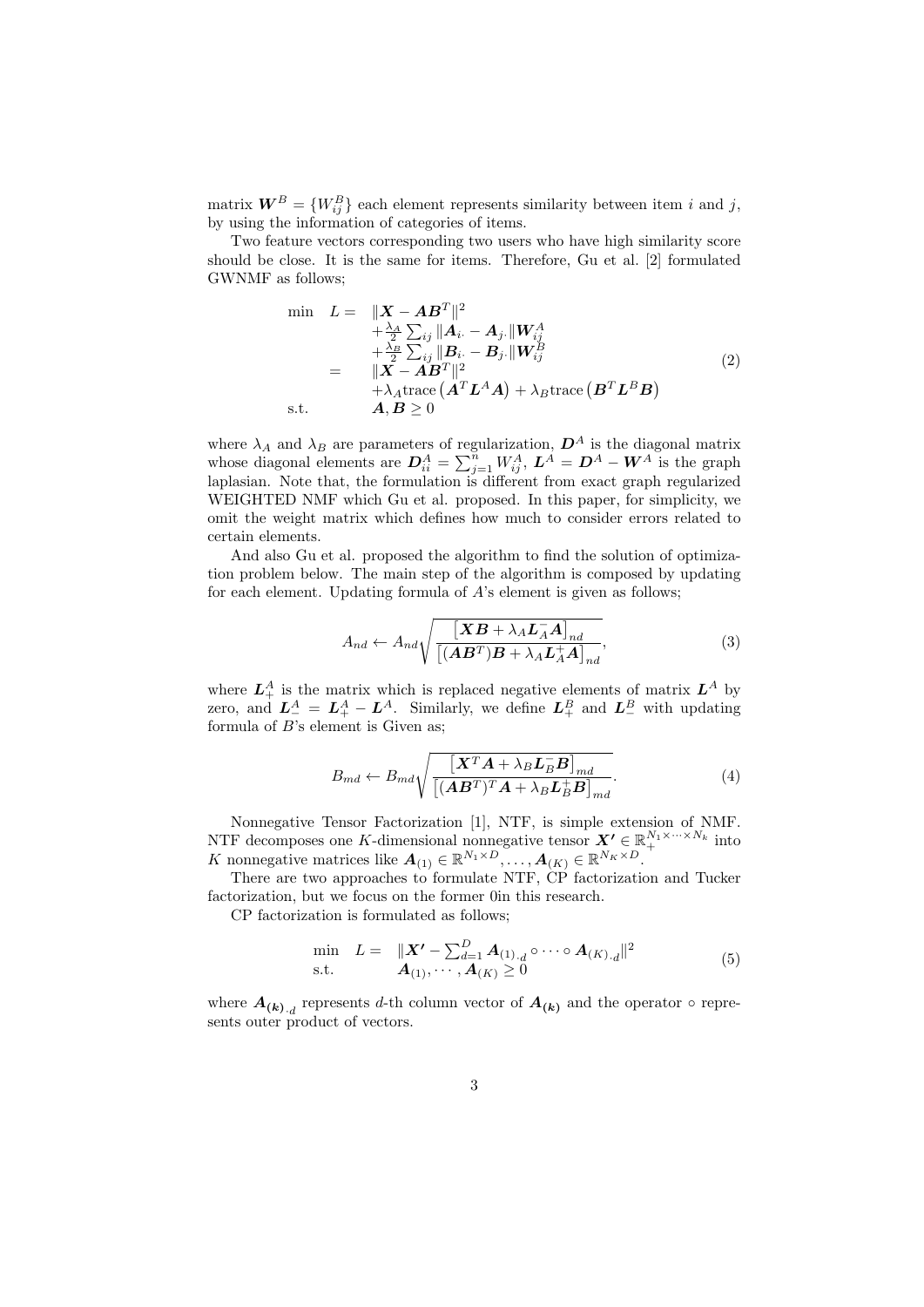# **3 Graph Regularized Nonnegative Tensor Factorization**

In this section we propose Graph Regularized Nonnegative Tensor Factorization, G-NTF. It is enhanced NTF which introduces the idea of Graph Regularization. G-NTF decomposes the k-dimensional tensor formulated as follows;

$$
\min \quad L = \quad \|\mathbf{X'} - \sum_{d=1}^{D} \mathbf{A}_{(1),d} \circ \cdots \circ \mathbf{A}_{(K),d} \|^2 \n+ \frac{\lambda_{(1)}}{2} \sum_{ij} \|\mathbf{A}_{(1)_i.} - \mathbf{A}_{(1)_j.} \|\mathbf{W}_{ij}^{(1)} \n+ \cdots + \frac{\lambda_{(K)}}{2} \sum_{ij} \|\mathbf{A}_{(K)_i.} - \mathbf{A}_{(K)_j.} \|\mathbf{W}_{ij}^{(K)} \tag{6}
$$
\ns.t. 
$$
\mathbf{A}_{(1)}, \cdots, \mathbf{A}_{(K)} \ge 0
$$

When  $k = 2$ , the formulation is same as graph regularized NMF. And practically, *k* is assumed to be  $k = 3, 4$  or so.

### **3.1 Updating Formula and Algorithm**

To optimize Eq.(6), we propose the algorithm which updates each value of factor matrices repeatedly. Each value is updated as optimizing so that other values are fixed.

First, we focus on updating the values of matrix  $A_{(1)}$ . If we pay attention to matrix  $A_{(1)}$ , Eq.(6) is able to rewrite as follows;

$$
\begin{aligned}\n\min \quad L &= \quad \|\mathcal{X}'_{(1)} - \sum_{d=1}^{D} \mathbf{A}_{(1),d} \circ \mathbf{V}_{(1),d} \|^2 \\
&+ \lambda_{(1)} \text{trace} \left( \mathbf{A}_{(1)}^T \mathbf{L}^1 \mathbf{A}_{(1)} \right) \\
&= \quad \|\mathcal{X}'_{(1)} - \mathbf{A}_{(1)} \mathcal{V}_{(1)}^T \|^2 \\
&+ \lambda_{(1)} \text{trace} \left( \mathbf{A}_{(1)}^T \mathbf{L}^1 \mathbf{A}_{(1)} \right) \\
\text{s.t.} \qquad \mathbf{A}_{(1)} &\geq 0\n\end{aligned} \tag{7}
$$

where  $\mathcal{X}'_{(1)}$  is a mode-(1) flatten tensor,  $\mathcal{X}'_{(1)} \in \mathbb{R}^{N_1 \times \prod_{i \neq 1} N_i}$ , which refers to  $X'$  ( General cases will be defined later),  $V_{(1)}$  is defined as

$$
\boldsymbol{V}_{(1)._{d}} = \big(\boldsymbol{A}_{(2)._{d}} \otimes \big( \cdots \otimes \big( \boldsymbol{A}_{(K-1)._{d}} \otimes \boldsymbol{A}_{(K)._{d}} \big) \cdots \big)\big)
$$

where the operator  $\otimes$  represents Kronecker product,  $\mathcal{V}_{(1)}$  is defined as

$$
\mathcal{V}_{(1)} = \left( \left( \cdots \left( \boldsymbol{A}_{(K)} \odot \boldsymbol{A}_{(K-1)} \right) \odot \cdots \right) \odot \boldsymbol{A}_{(2)} \right),
$$

where the operator *⊙* represents Khatri-Rao product.

Now, objective function of Eq.(7) is considered as objective function of GWNMF (Eq.(2)) respect to *A*

$$
\begin{array}{rcl}\n\min & L = & \| \mathbf{X} - \mathbf{A} \mathbf{B}^T \|^2 \\
& + \lambda_{(1)} \text{trace} \left( \mathbf{A}^T \mathbf{L}^1 \mathbf{A} \right)\n\end{array} \tag{8}
$$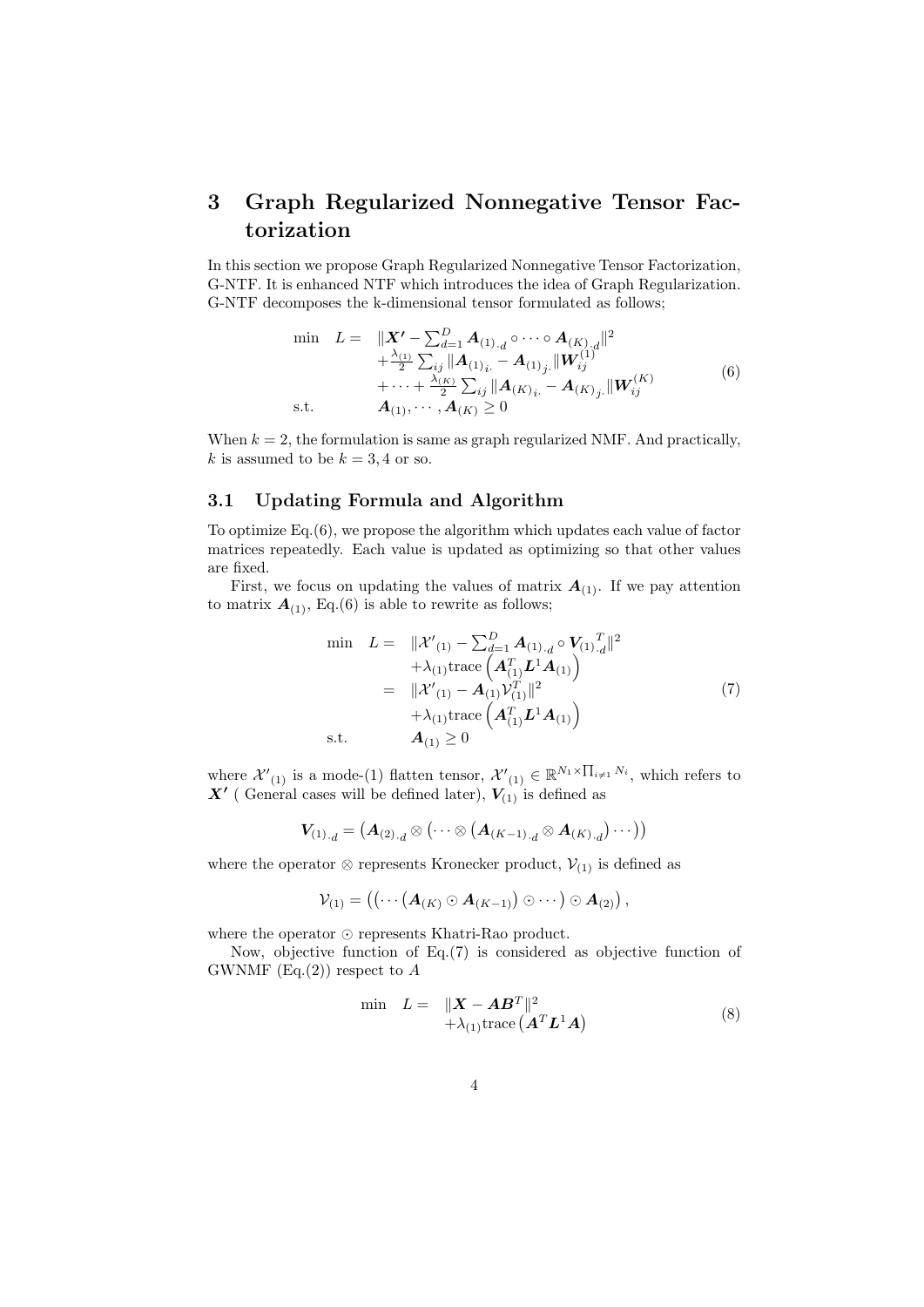Then we can obtain updating formula

$$
A_{(1)_{n_1d}} \leftarrow A_{(1)_{n_1d}} \sqrt{\frac{\left[\mathcal{X'}_{(1)}\mathcal{V}_{(1)} + \lambda_{(1)}\mathcal{L}_{(1)}^{-}\mathcal{A}_{(1)}\right]_{n_1d}}{\left[\left(\mathcal{A}_{(1)}\mathcal{V}_{(1)}^{T}\right)\mathcal{V}_{(1)} + \lambda_{(1)}\mathcal{L}_{(1)}^{+}\mathcal{A}_{(1)}\right]_{n_1d}}}. \tag{9}
$$

Similarly, with respect to  $A_{(k)}$ , we can use updating formulas as follows;

$$
A_{(k)_{n_k d}} \leftarrow A_{(k)_{n_k d}} \sqrt{\frac{\left[{\mathcal{X}'(k)\mathcal{V}(k) + \lambda(k)\mathbf{L}_{(k)}^- \mathbf{A}(k)}\right]_{n_k d}}{\left[({\mathbf{A}(k)\mathcal{V}_{(k)}^T)\mathcal{V}(k) + \lambda(k)\mathbf{L}_{(k)}^+ \mathbf{A}(k)}\right]_{n_k d}}}
$$
(10)

where

$$
\{\mathcal{X}'(k)\}_{i,j} = X'_{I_1, \dots, I_{i-1}, i, I_{i+1}, \dots, I_K},
$$
\n
$$
I_s = \begin{cases}\n\left(j/\left(\prod_{l \neq 1, \dots, s, k, \dots, K} N_l\right) + 1\right) \% N_s & \text{for } s < k \\
\left(j/\left(\prod_{l \neq k, \dots, s} N_l\right) + 1\right) \% N_s & \text{for } s > k\n\end{cases},
$$
\n
$$
\begin{aligned}\nV(k) &= \\
& \left((\cdots \left(\left((\cdots \left(A_{(k-1)} \odot A_{(k-2)}\right) \odot \cdots\right) - A_{(k+1)}\right))\right) .\n\end{aligned}
$$

In the definition of  $I_s$ , operator/ represents a quotient, operator  $\%$  represents a remainder, and if the remainder is equol to zero it is considered as  $I_s = N_s$ .

### **3.2 Convergence**

As Gu et al. proved the convergence of the algorithm for GWNMF, the algorithm for G-NTF using updating formula, Eq.(10), converges.

**Definition 3.1.**  $G(h, h')$  is an auxiliary function for  $F(h)$  if the conditions  $G(h, h') \geq F(h), G(h, h) = F(f)$  are satisfied.

**Theorem 3.1.** *Let*

$$
F(\boldsymbol{A}_{(k)}) = \operatorname{trace}\left(\lambda_{(k)}\boldsymbol{A}_{(k)}^T\boldsymbol{L}_{(k)}\boldsymbol{A}_{(k)}\right) -2\mathcal{X'}_{(k)}\mathcal{V}_{(k)}\boldsymbol{A}_{(k)}^T + (\boldsymbol{A}_{(k)}\mathcal{V}_{(k)}^T)\mathcal{V}_{(k)}\boldsymbol{A}_{(k)}^T\right)
$$

*Then the following function*

$$
G(\mathbf{A}, \mathbf{A}') = \lambda_{(k)} \sum_{ij} \frac{(\mathbf{L}_{(k)}^{\dagger} \mathbf{A}_{(k)}')_{ij} \mathbf{A}_{ij}^{2}}{\mathbf{A}_{ij}^{2}} \n- \lambda_{(k)} \sum_{ijl} (\mathbf{L}_{(k)}^{\dagger})_{jl} \mathbf{A}_{(k)}'_{ij} \mathbf{A}_{(k)}'_{li} \left(1 + \log \frac{\mathbf{A}_{(k)}_{ji} \mathbf{A}_{(k)}_{li}}{\mathbf{A}_{(k)}'_{ji} \mathbf{A}_{(k)}'_{li}}\right) \n- 2 \sum_{ij} (\mathcal{X'}_{(k)} \mathcal{V}_{(k)})_{ij} \mathbf{A}_{(k)}'_{ij} \left(1 + \log \frac{\mathbf{A}_{(k)}_{ij}}{\mathbf{A}_{(k)}'_{ij}}\right) \n+ \sum_{ij} \frac{((\mathbf{A}_{(k)}' \mathcal{V}_{(k)}^{T}) \mathcal{V}_{(k)})_{ij} \mathbf{A}_{(k)}^{2}}{\mathbf{A}_{(k)}'_{ij}}
$$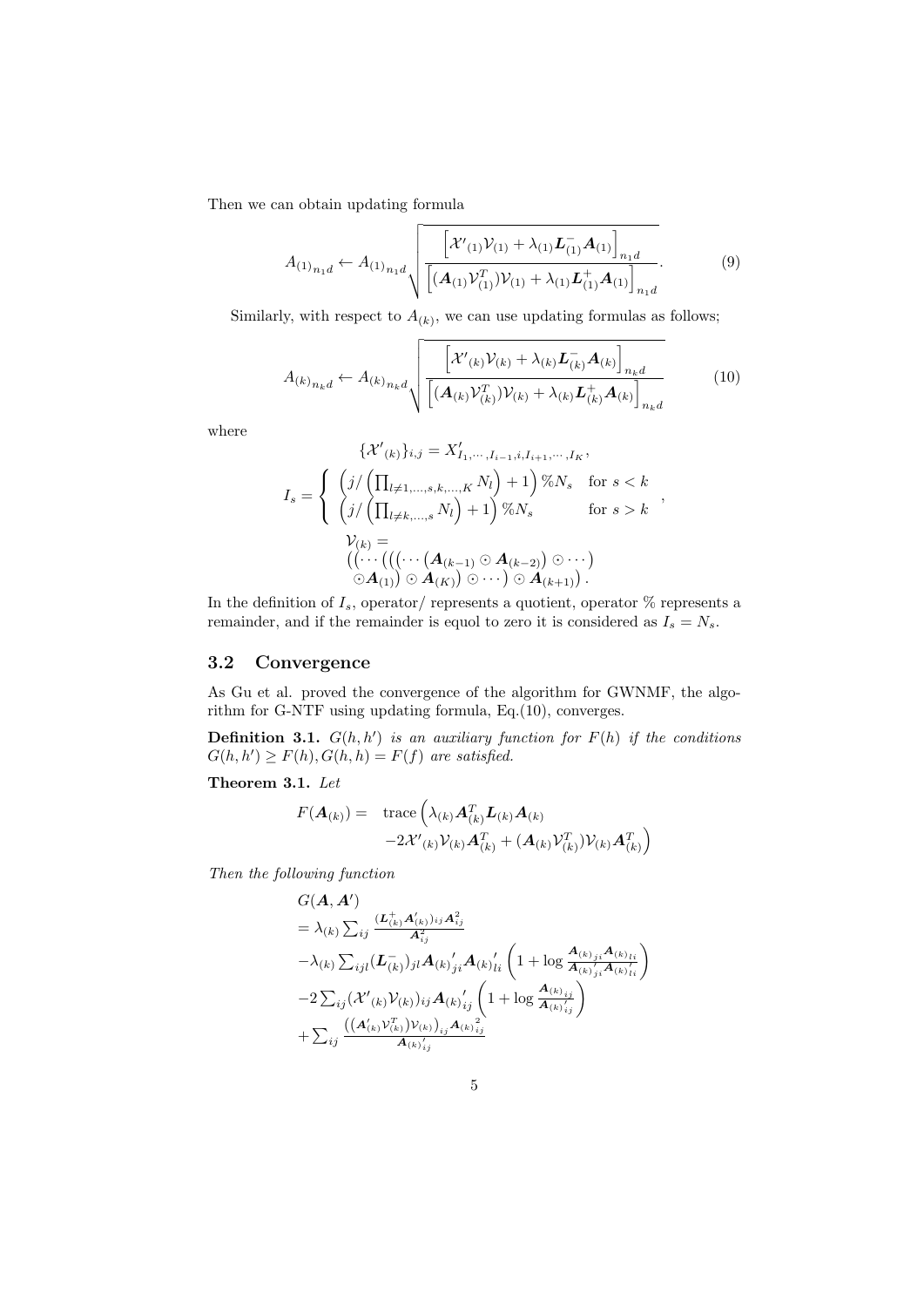*is an auxiliary function for*  $F(A_{(k)})$ *. Furthermor, it is a convex function in*  $A_{(K)}$  and its global minimum is given by the right side of Eq.(10)

*Proof.* As against  $A_{(k)} \in \mathbb{R}^{N_k \times D}$ ,  $L_{(k)}^+$  is matrix  $\mathbb{R}^{N_k \times N_k}$  and symmetric because of the definition. Also,  $\mathcal{V}_{(k)}^T \mathcal{V}_{(k)}$  is matrix  $\mathbb{R}^{d \times d}$  and clearly symmetric. Therefore, we can use the approach in [2].  $\Box$ 

**Theorem 3.2.** For any  $k$ , updating  $A_{(k)}$  using Eq.(10) will monotonically de*crease the value of the objective in Eq.(6), hence it converge.*

*Proof.* By theorem3.1 and lemma in [3] which is naturaly derived, we can get

$$
F(\mathbf{A}^0_{(k)}) = G(\mathbf{A}^0_{(k)}, \mathbf{A}^0_{(k)}) \ge G(\mathbf{A}^1_{(k)}, \mathbf{A}^0_{(k)}) \ge F(\mathbf{A}^1_{(k)}) \ge \cdots
$$

Therefore,  $F(\mathbf{A}_{(k)})$  is monotonically decreasing. Since  $F(\mathbf{A}_{(k)})$  is obviously bounded below, we prove the theorem. П

## **4 Experiments**

We carried out three experiments with real apparel e-commerce data, and we confirmed that G-NTF was the practicality method.

#### **4.1 Datasets**

We used the order history data which was corrected on the one of the most famous fashion e-commerce sites in Japan. It is recorded from April 2015 to March 2016. The data consists of Order-table, Order-detail-table, User-table and Item table. Order-table and Order-detail-table have approximately 1M records of orders, who bought what for how much. User-table is a list of 100K users and including their age, sex, etc. Item table is a list of approximately 760K items and has large classification, small classification (we call it "Category", or later), color, etc.

In general, users of the e-commerce site have a price palatability. In other words, there are users who buy cheap items in any categories, and other users who buy expensive items in any categories. In the dataset, a similar behavior was observed. There are users who buy only items in high price range or who buy only items in low price range. Therefore, we try to recommend items which have suitable prices for users.

#### **4.2 Pre-processing & Settings**

Based on the idea in 4.1 we prepared the 3-dimensional tensor whose axes represent Users, Categories and PriceRanges respectively, and each element of it represents "who bought what for how much". We also prepared the 2-dimensional matrix to test NMF and GWNMF. Axes of the matrix represent Users and combinations of Categories and PriceRanges. Note that, it is same as a mode-User flatten tensor. Each element of this matrix also represents "who bought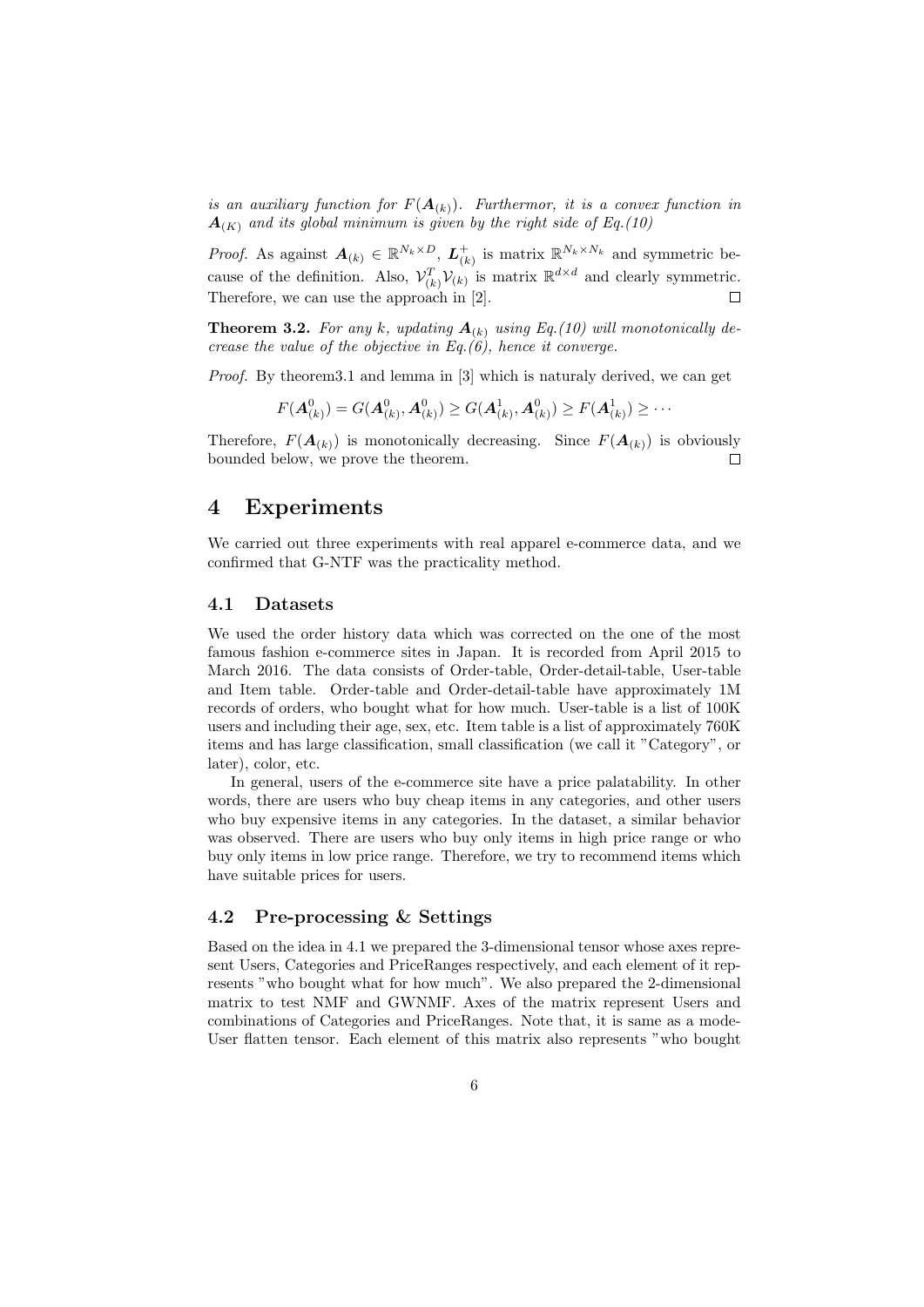

Figure 1: Convergence of G-NTF's objective function value

what for how much", but even if two columns represent same category, if they are different price ranges, they are considered as completely different categories. Therefore, they are thought to perform worse than methods which use the tensor directly.

To estimate methods, we recommend each user combinate units of the *{*Category-PriceRange*}* which weren't bought by the user in training term, but corresponding element in the reconstructed tensor or matrix has top-*k* high value in the part of the tensor or the matrix related to the user. Having high value means that corresponding unit is predicted likely to be bought.

To set similarity between users, we separated users into 12 groups according to sex and age. Then we calculated cosine similarity of each groups' purchase vector. Similarities between users were set by similarities of groups which they belong. Similarities between categories were set by they belong to the same large classification or not. Similarities between pricerange were set by how close they are.

We divided the data into training data and test data. Only training data was used in a training phase. To evaluate methods, we used annual average of F1 scores of top-k recommendation for test data. F1 score is harmonic mean precision and recall. Precision is a measure of how many recommended unit was bought in fact in test term. Recall is a measure of how many units which are bought in fact in test term was recommended.

#### **4.3 Results**

First, Figure 1 shows the result of experiment 1, a convergence of G-NTF's objective function value. The training term was set from April to June. The objective value converged when the number of iteration is 25 or more. Therefore, in following experiments, we set the number of iteration to 50 with margin.

Table 1 shows the result of experiment 2 to compare methods. Training term was set at 3 months, and test term was set at 1 month. We focus on the presence of graph regularization. Because of GWNMF and G-NTF showed higher performance than NMF and NTF respectively, graph regularization has a good impact on F1 scores. Next we focus on form of data. Because of NTF and G-NTF showed higher performance than NMF and GWNMF respectively, using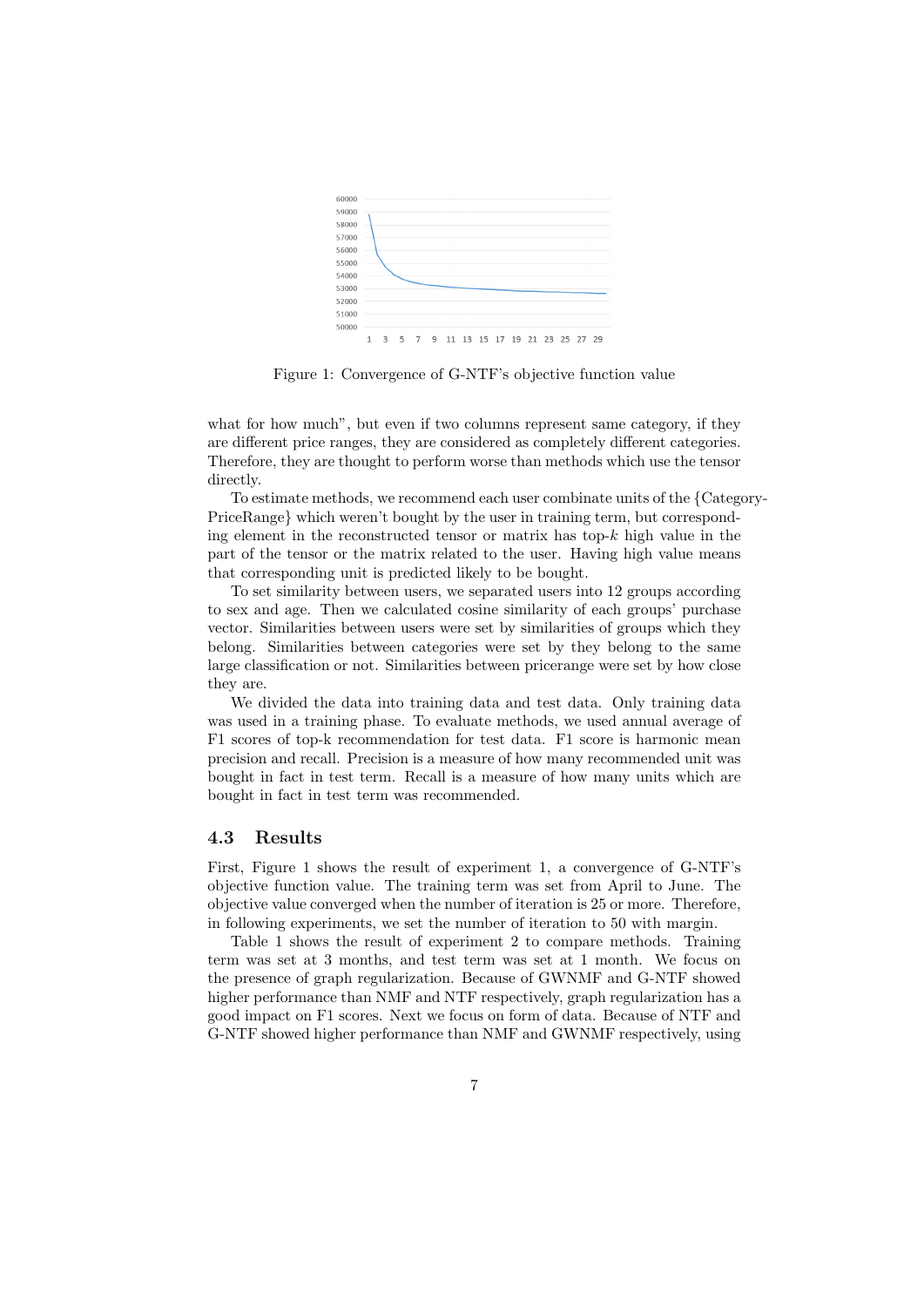

Table 1: F1 scores of methods with a different number to recommend and execution time for train

Figure 2: F1 scores of G-NTF and NTF with a different length of training terms.

tensors is meaningful in general. In conclusion, our method G-NTF showed the highest performance. Note that, methods using tensors took more time than methods using matrices respectively. However, the execution time of G-NTF is feasible.

Figure 2 shows the result of experiment 3. We changed training terms from 1 month to 6 months, and test term was set at 1 month. With the shorter training term, both NTF and G-NTF performed better than the case with the longer training term. Trends and especially seasonality are reasons of this. Apparel items have those, so it is important to recommend fashionable items. The shorter the training term, G-NTF outdo NTF. It's mean that the smaller the data is, the stronger similarity affects. From these results, we can know that regularizing by similarity is meaningful to recommend with high performance.

## **5 Conclusions**

In this paper, we have proposed the new recommendation algorithm, G-NTF. It is the enhancement of NTF with idea of Graph regularization [2]. By using flatten tensors, we gave the algorithm updating formula which was proved convergence. And the algorithm shows high recommendation performance than NMF, GWNMF or neutral NTF, in the experiment with real order history data of the apparel e-commerce site. Especially, the less training data it has, the